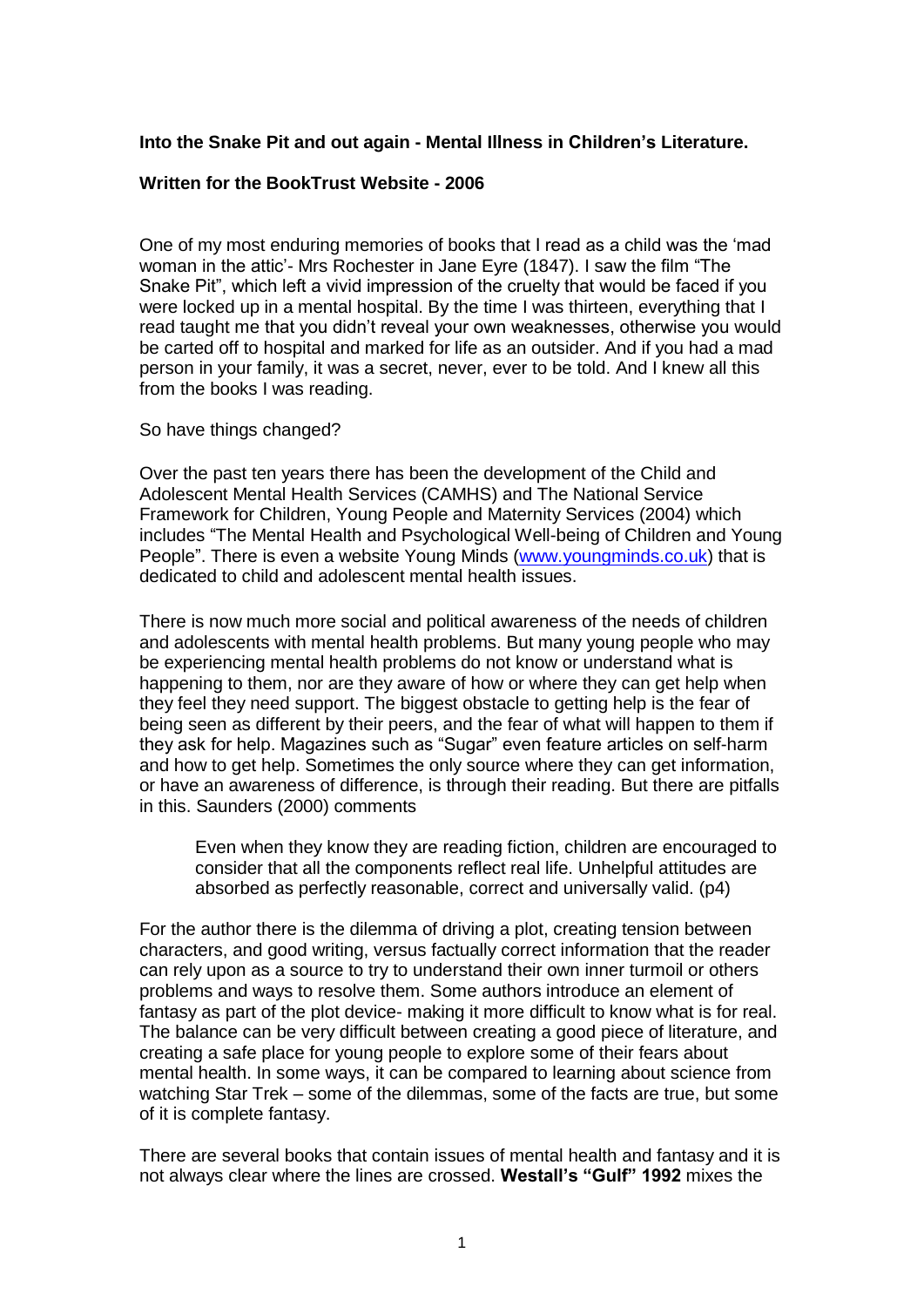fantasy of the psychic link between the two boys in different part of the world, with the reality of the child's experience in the mental health hospitals. As a depiction of the contrasts between the two societies and the futility of war, it is a powerful and effective story. But to drive the story the stigma of mental illness is reinforced, and the process of engagement with mental health services is blurred, leading the reader to believe that essential mental health services have to be paid for and are difficult to access.

**Rosoff's "Just In Case "2006** similarly gives a very good description of a disaffected youth, full of black humour as he struggles to cope with adolescence and growing sexual feelings, and the lack of support from parents who are unable to understand what he is experiencing. There is a mixed picture of schizophrenia type symptoms of delusional beliefs, hallucinations and depression, during which time he becomes increasingly isolated from his family, but paradoxically closer to his friends and "lover".

It's an effective look at what happens to young people with mental health problems. He has an invisible dog (plausible as a hallucination) but the dog is visible to and commented on by characters in the story that are particularly close to the main character- a fantasy element. The climax of the story, where he collapses and is diagnosed with a physical illness, may lead the reader to suppose that the schizophrenia type symptoms (which have been "present" over a year), are related to the physical illness and not to a mental illness. Both the shared hallucination and the physical illness are good devices to move the story line, but they detract from the mental health symptoms and could cause confusion if trying to relate to the readers personal experience. Whilst a good read, I was disappointed that the reader was left with the impression that treatment for the physical illness implied a treatment for the schizophrenia type symptom.

Paradoxically, **Rowling's "Harry Potter and the Prisoner of Azkabahn"** gives a very good description of the feelings of depression by the actions of the dementors as they suck out all the hope, and leave Harry full of despair and coldness. This writing is influenced by Rowling's personal experience. The treatment is the teaching of the spell "Patronus", which is a "very difficult" spell which Harry has to work hard at, and takes a long tome to perfect. It shares some elements with cognitive behavioural therapy and I frequently use the concept of the "Patronus" in my work with children who are depressed.

More realistic presentation is found in Wilson's **The Illustrated Mum (1999).** It is told in the first person from the point of view of Dol (short for Dolphin). She is nine and lives with her mother, Marigold, and her elder sister, Star. Marigold has a manic depressive illness. The story relates how the two children care for and manage their mother whilst trying to care for themselves. As the two fathers of the children enter their lives, Marigold's illness cycles out of control and she is eventually admitted to hospital. Wilson outlines the myths and dilemmas about mental illness along the path, and allows the action to take place under those constraints. When the crisis occurs Wilson takes the reader with her, but challenges the myths, leaving the reader with an alternative and authoritative account of what really happens.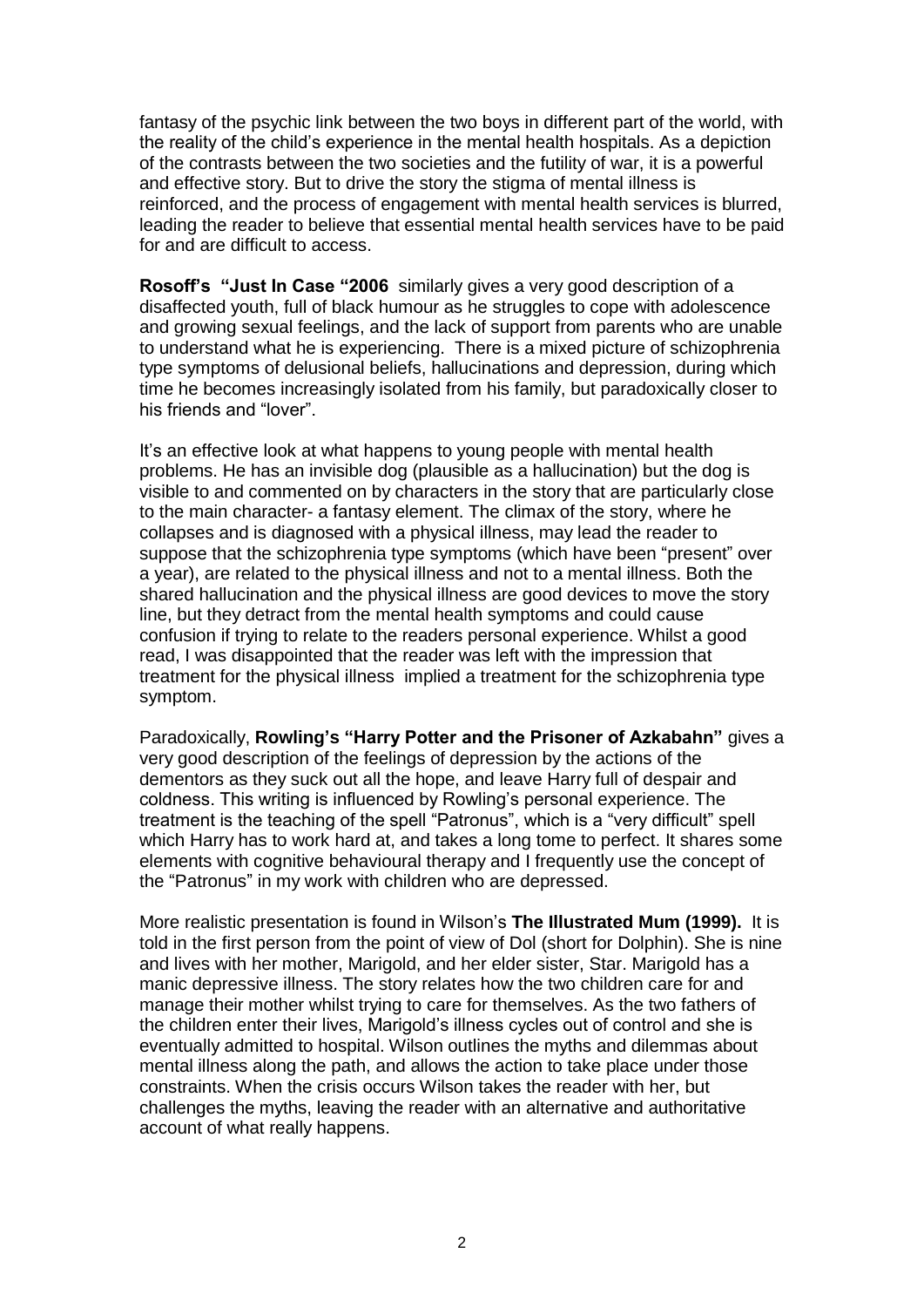It is a very authentic account of what happens in a family where a parent has manic depression, and readers learn about mental illness, some of the signs and symptoms of the illness and the behaviour associated with it. Mental health workers have used it with families where a member has mental illness as a way of exploring the issues.

**Mayfield's Blue 2001** describes the issues of depression and how it is managed (or rather not managed) in families and schools. There is the bullying of one of the child characters (and how she copes with that, eventually leading to a suicide attempt), balanced against her mother's depression. Mayfield shows how the assumption of parents and school about both the ability of a child to cope, and the belief that there would be no bullying in a "nice" school, inhibit them both in recognising and dealing with the problems. Readers would learn about mental illness and depression, and some of the signs and symptoms associated with it. They would learn about the unpleasantness of hospital procedures and the real threat of death as a consequence of side effects of a suicide attempt, but nothing about what services could have been used to prevent it. The afterword acknowledgments show that Mayfield intended to bring the problem to the attention of a wider audience, but she does not indicate that there are alternatives that a child in a similar situation can seek out.

**Fine's Up on Cloud Nine (2002)** is narrated by the teenage character Ian as he sits by the hospital bedside of his best friend Stolly. Stolly is unconscious after having been found injured in suspicious circumstances. Ian, the narrator, tells the story in flashback as he tries to write Stolly's biography, in order for Stolly to appreciate that he is valued, has made an impact on people's lives and that he has a reason for living. Against this is the backdrop of Ian's determination that 'the authorities' will not find out that Stolly has tried to harm and possibly tried to kill himself over the years, and that Ian fears that this latest incident is a bungled suicide attempt.

Fine describes the issues relating to mental health problems fairly accurately and addresses the dilemma that young carers experience. However the use of an unreliable narrator, with no alternative voice to explore the options, may cause the reader to follow the words of the narrative without seeing that there are other issues involved. There is sufficient doubt as to what Fine intends the 'right thing' to be. There are powerful lessons to be drawn from Up on Cloud Nine about mental health problems, the reality, the myths and the role of young carers. However there is no authoritative voice to give alternatives, and there is no roadmap to support young people in getting the help that they need to access.

**Suzuma's A Note of Madness 2006** charts Flynn's journey as a promising musical student who becomes very depressed and then has manic phases during which he does some amazing creative work, but his erratic behaviour puts himself at risk. His friends struggle to understand what is happening, and remain supportive and concerned. While under the care of a psychiatrist Flynn takes medication, starts to feel better and then stops taking the medication. He experiences a dramatic relapse putting everything he has worked for at risk. Again with the support of his friends and family (and medication!) he becomes settled and achieves his goal of playing at a top concert.